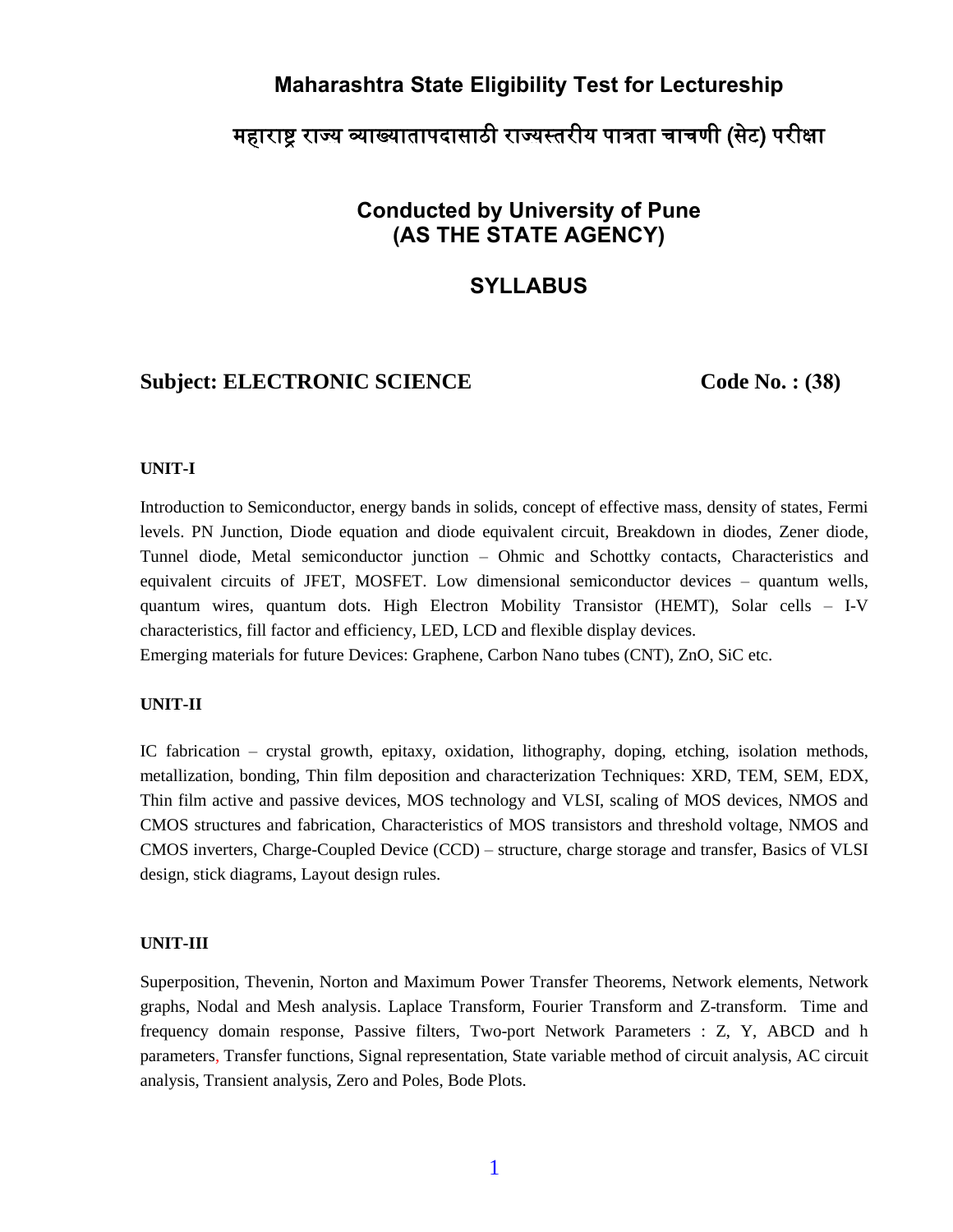Continuous time signals, Fourier Series and Fourier transform representations, Sampling theorem and applications, Discrete time signal, Discrete Fourier transform (DFT), Fast Fourier transform (FFT), Basic concepts of digital signal processing, digital filters – IIR, FIR.

#### **UNIT – IV**

Rectifiers, Voltage regulated ICs and regulated power supply, Biasing of Bipolar junction transistors and FETs, operating point and stability, Amplifiers, Classification of amplifiers, Concept of feedback, Hartley, Colpitt's and Phase Shift oscillators, Operational amplifiers (OPAMP) - characteristics, computational applications, comparators, Schmitt trigger, Instrumentation amplifiers, wave shaping circuits, Phase locked loops, Active filters, Multivibrators, Voltage to frequency convertors (V/F), frequency to voltage convertors (F/V).

#### **UNIT-V**

Logic Families, Logic Gates, Boolean algebra and minimization techniques, Combinational circuits, Programmable Logic Devices (PLD), CPLD, flip-flops, memories, Sequential Circuits: Counters – Ring, Ripple, Synchronous, Asynchronous, Shift registers, multiplexers and demultiplexers, A/D and D/A converters, Analysis and Design of fundamental mode state machines: State variables, State table and State diagram. Sequential PLD, FPGA, Analysis and Design of digital circuits using HDL.

#### **UNIT-VI**

Introduction of Microprocessor 8086: Architecture, Addressing modes, instruction set, interrupts,

Programming, Memory and I/O interfacing.

Introduction of Microcontrollers – 8051 for embedded systems, Architecture and register s**e**t of Microcontroller 8051, Addressing modes, Instruction set of 8051 – Data transfer instructions, Arithmetic instructions, Logic instructions, bit level and byte level control transfer instructions, 8051 assembly programming – stack operations, subroutines, interrupts, 8051 programming as timer/counter, 8051 serial communication, 8051 interfacing RS232, LED/LCD display, Keyboard , Stepper motor.

### **UNIT-VII**

Electrostatics - vector calculus, Gauss's Law, Laplace and Poisson's equations, Magnetostatics – Biot Savert's law, Ampere's law and electromagnetic induction, Maxwell's equations and wave equations, Plane wave propagation in free space, dielectrics and conductors, Poynting theorem, Reflection and refraction, polarization, interference, coherence and diffraction, Transmission lines and waveguides – line equations, impedance, reflections and voltage standing wave ratio, rectangular waveguides. Antennas – retarded potential and Hertzian dipole, half wave antenna, antenna patterns, radiation intensity, gain, effective area and Frii's free space receiver power equation.